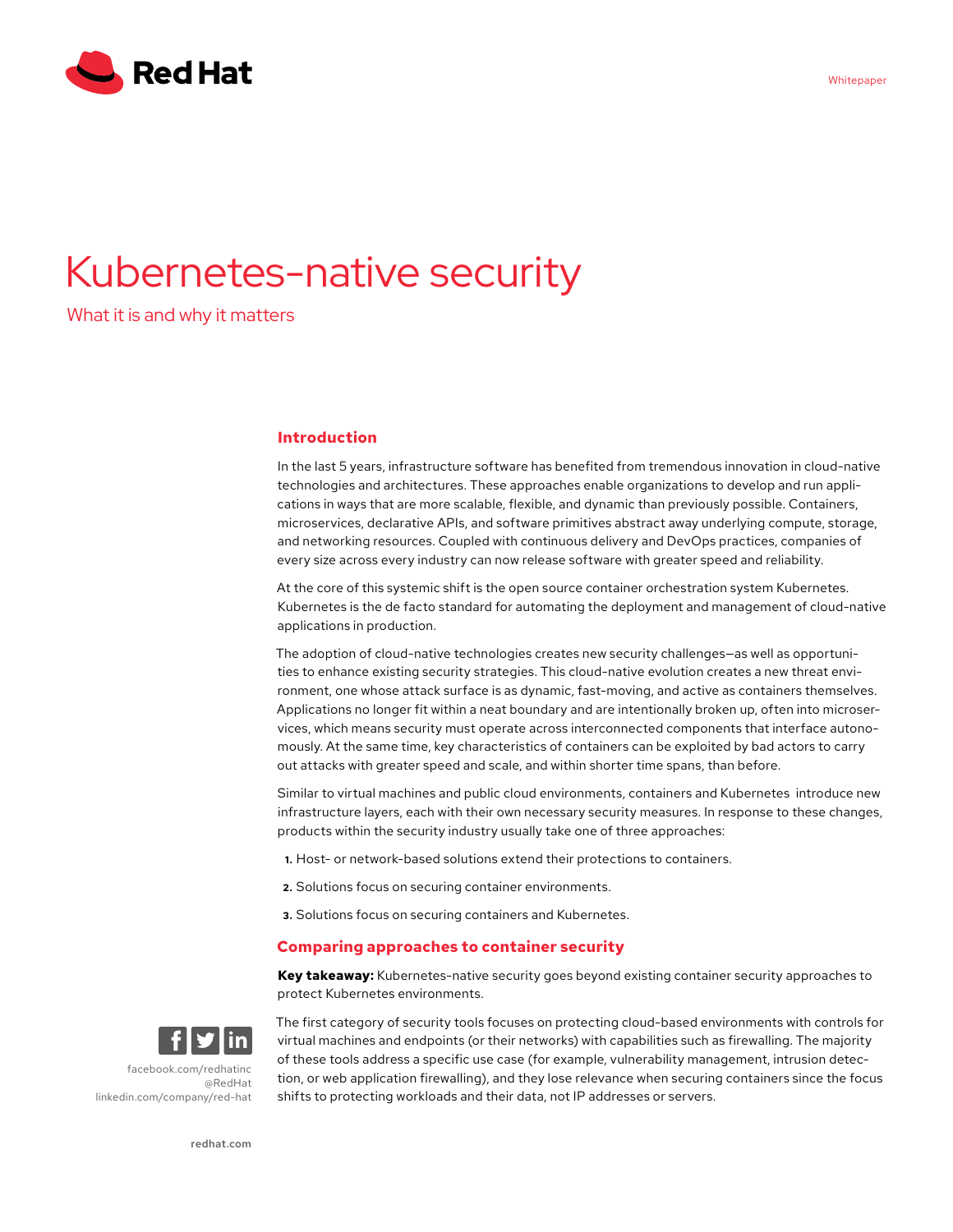

These options do not provide security across the entire life cycle of cloud-native applications, nor were they designed to deal with the dynamic, highly scalable, and ephemeral nature of containerized applications.

The second category comprises solutions that provide protection across the entire container life cycle and have a container-centric architecture. The majority of container security tools fall into this category. They focus their capabilities only at the level of individual containers, the container runtime or engine (for example, Docker), and the artifacts used to run those containers—namely container images. The downside to this approach is that they do not provide security at the level of Kubernetes itself.

The third category goes beyond container-centric solutions to deliver security that is uniquely architected for Kubernetes environments. This approach, a Kubernetes-native architecture, provides protections across the entire cloud-native application life cycle and addresses threat vectors for both containers and Kubernetes. Red Hat® Advanced Cluster Security for Kubernetes has pioneered this Kubernetes-native approach.

# **What is Kubernetes-native security?**

**Key takeaway:** A security solution must meet 6 key criteria to be considered Kubernetes-native.

Kubernetes-native security is based on a single principle: security is implemented most effectively when it is aligned with the system that is responsible for managing all of an organization's containerized applications. A security platform must exhibit the following characteristics to be considered Kubernetes-native:

- **1.** Directly integrates with the Kubernetes API server to gain visibility into Kubernetes workloads and infrastructure
- **2.** Assesses vulnerabilities in Kubernetes' software
- **3.** Bases its security functionality, including policy management, on resources within the Kubernetes object model, including deployments, namespaces, services, pods, and others
- **4.** Analyzes declarative data from Kubernetes-specific artifacts (for example, workload manifests) and configurations
- **5.** Uses built-in Kubernetes security features to handle enforcement for greater automation, scalability, and reliability
- **6.** Deploys and runs as a Kubernetes application, including integration and support for common tools in cloud-native toolchains

Organizations seeking to secure their Kubernetes environments should evaluate and prioritize security needs across key use cases that span visibility, vulnerability management, network segmentation, configuration management, compliance, threat detection, and incident response. A Kubernetesnative security platform that meets all 6 criteria can comprehensively address these and other usecase-based security needs.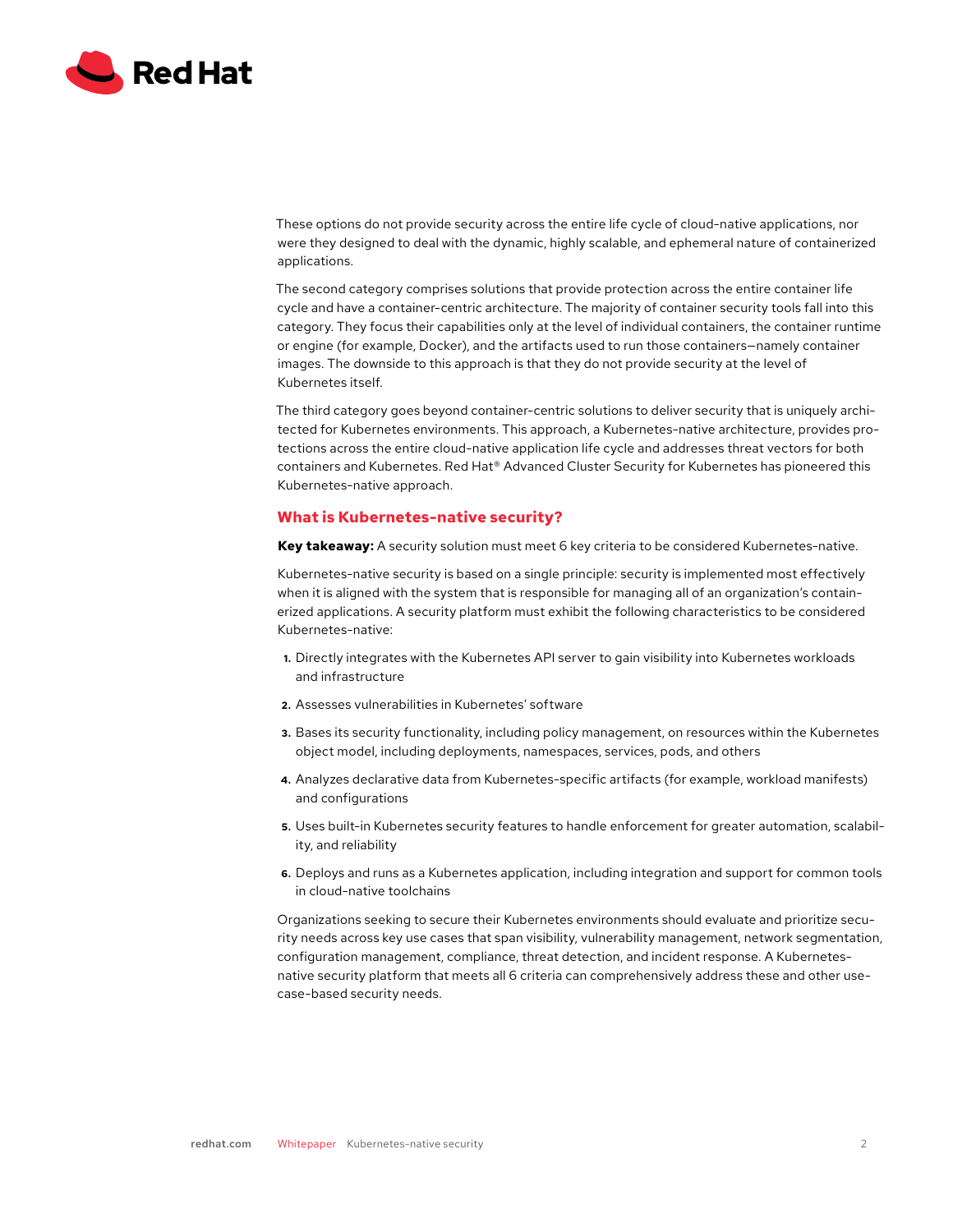

# **The benefits of Kubernetes-native security**

**Key takeaway:** A Kubernetes-native security solution delivers several key benefits that other solutions do not: increased protection, reduced time and cost, and minimal operational risk.

Organizations that adopt a Kubernetes-native security approach stand to benefit in 3 crucial ways:

- **1. Increased protection:** Kubernetes-native security eliminates blind spots across the orchestrator attack surface, which enables security operators to discover critical vulnerabilities and threat vectors they would otherwise miss.
- **2. Reduced time and cost:** A Kubernetes-native approach reduces the overall investment in time, effort, and personnel required to implement security. It also streamlines security analysis, investigation, and remediation by collecting additional context specific to Kubernetes applications and infrastructure.
- **3. Minimal operational risk:** A Kubernetes-native security solution minimizes impact to critical operations by enabling enforcement that benefits from the scalability and resiliency of the orchestrator itself. This approach also avoids the conflict and complexity that can result in operational risk to critical applications.

#### **Increase protection with Kubernetes-native security**

When organizations shift from running individual containers to orchestrating them with a system like Kubernetes, they gain the operational benefits of being able to run on nearly any infrastructure, as well as consistent service discovery and load balancing, and automated upgrades and rollouts. But at the same time, the infrastructure attack surface expands with the introduction of this new platform. Vulnerabilities can emerge from open source software, unfamiliar configurations, and newly discovered attack vectors.

The developer- and operations-friendly abstractions that Kubernetes makes available can easily create blind spots for traditional security operators. Containers and the applications they make up are no longer fixed to physical boundaries and resources such as servers; because Kubernetes makes compute, networking, and storage fully programmatic, security gaps can persist without appropriate visibility.

## **Remove blind spots with deeper visibility and insights**

**Key takeaway:** Kubernetes-native security solutions give organizations a comprehensive understanding of their Kubernetes security.

Effective security starts with visibility into a given environment and its overall security state. Kubernetes-native security offers direct visibility into Kubernetes itself, which is achieved by integrating with the Kubernetes API server. This capability provides security monitoring not just for the containers running within Kubernetes clusters but specifically for the resources and objects as Kubernetes sees them. These abstractions—deployments, daemonsets, services, pods, and other resources—reference controllers, network groupings, and workloads. Gaining insight into them provides critical application-level context.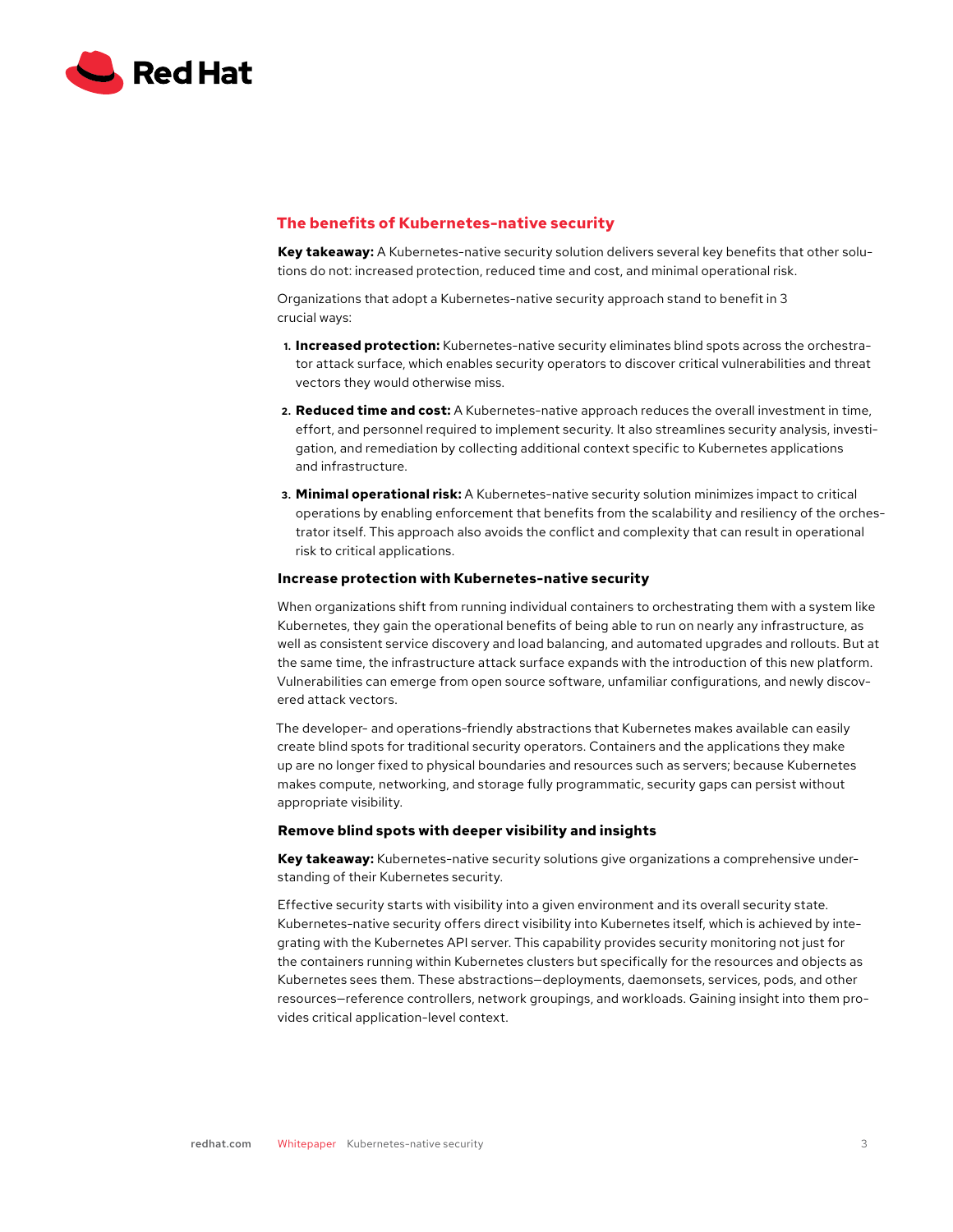

In contrast, container-centric security solutions only maintain visibility at the level of individual, ephemeral containers and their corresponding images, lacking awareness across entire applications. Red Hat Advanced Cluster Security complements activity monitoring within individual containers with deployment-centric visibility that gives users a comprehensive, on-demand picture of Kubernetes applications and their security.

## **Visibility into configurations**

Direct insight into Kubernetes lets organizations assess the security posture of Kubernetes itself by evaluating configurations and settings. Kubernetes-native security automates policy checks to enforce security best practices and identify misconfigurations that can increase the risk of exposing application data. Red Hat Advanced Cluster Security continuously assesses hundreds of Kubernetes configurations to quickly determine the overall security of Kubernetes environments. These configurations include, but are not limited to:

- **•** Role permissions.
- **•** Access to secrets.
- **•** Allowed network traffic.
- **•** Settings for control plane components.
- **•** Other settings.

By comparison, container-centric solutions focus on configurations of the container runtime engine and individual containers (such as container privileges and kernel capabilities). Because they may miss categories of Kubernetes controls, unseen insecure configurations can give rise to exploits.

#### **Visibility into compliance**

Another parallel need for Kubernetes-native visibility is compliance, including industry standards such as PCI, HIPAA, SOC 2, and FedRAMP. Even if an organization's security posture is strong, the security of Kubernetes applications and infrastructure must be appropriately accounted for to determine compliance. Audits and certifications may require heightened control measures that include comprehensive visibility into Kubernetes.

The Kubernetes-native approach from Red Hat Advanced Cluster Security applies checks specific to Kubernetes clusters that are automatically mapped to existing compliance controls, instantly giving organizations an understanding of their pass and fail rates. For example, restricting network access between the internet and services processing sensitive data or discovering vulnerabilities in the version of Kubernetes being used.

Container-centric security focuses on compliance checks agnostic to orchestration system, typically based on the Center for Internet Security's (CIS) Benchmark for Docker, resulting in an incomplete assessment of a given environment's overall compliance.

#### **Visibility into workload isolation**

Containers inherently provide less isolation than virtual machines, especially in scenarios that require multi-tenancy. One of the key benefits of Kubernetes is the number of options available to provide isolation between workloads when running containers. Isolation is a fundamental starting point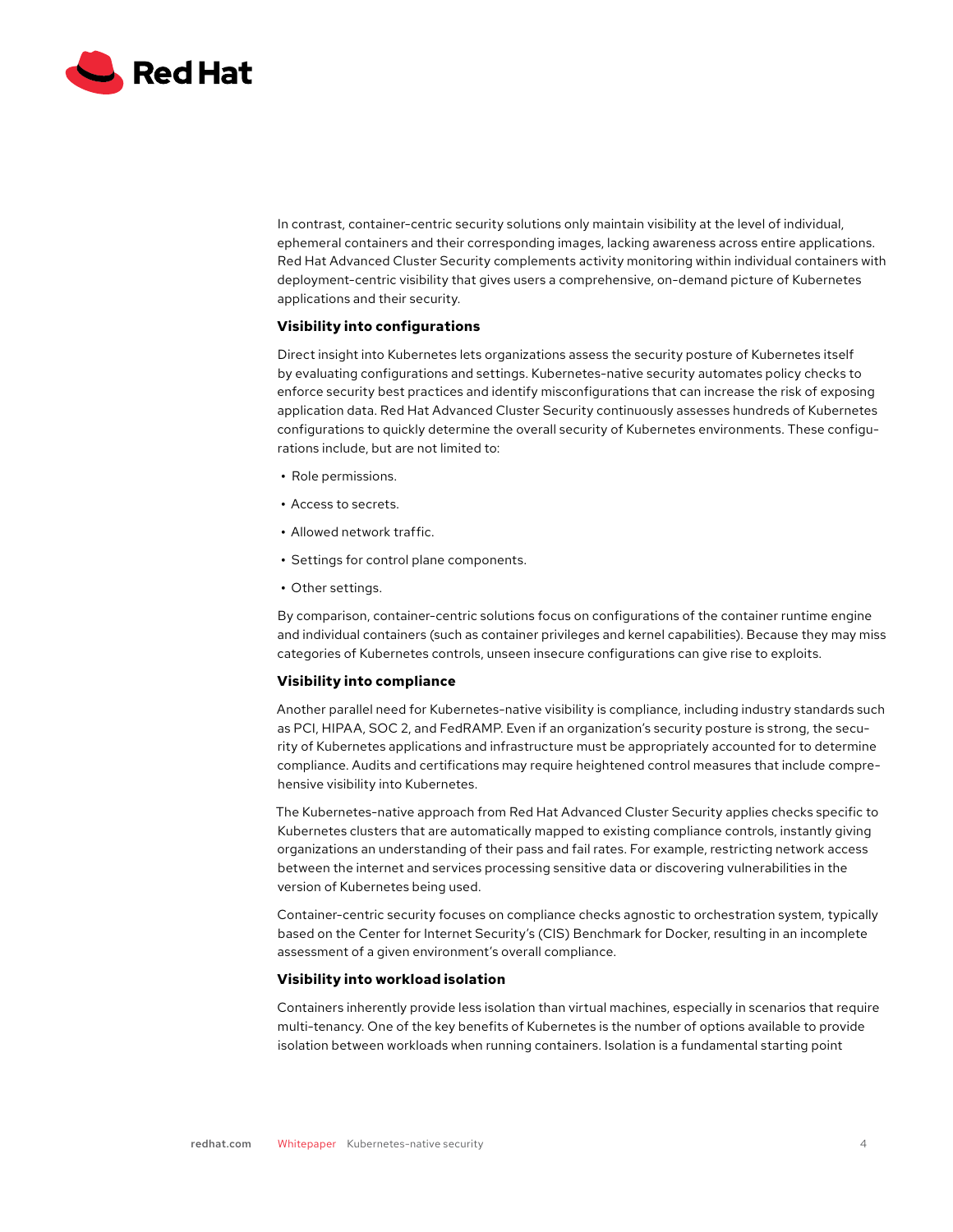

for securing any Kubernetes environment, and these options include physical boundaries (clusters, nodes) as well as virtual boundaries. Both can be implemented using features such as namespaces and network policies.

Kubernetes-native security helps teams understand and implement workloads isolated within Kubernetes using these different options.

Container-centric security largely ignores these different boundaries by focusing on the hosts where different containers run, at the expense of knowing whether applications and their services are reasonably segregated.

Red Hat Advanced Cluster Security provides insight that:

- **•** Is based on an understanding of clusters, namespaces, and pods.
- **•** Collects data from every single host.
- **•** Integrates with Kubernetes network policies to provide a full understanding of how applications are isolated.

An effective security strategy is only as strong as its foundation, and comprehensive visibility into Kubernetes is essential to successfully protecting cloud-native applications.

#### **Discover critical vulnerabilities and threat vectors**

**Key takeaway:** Kubernetes-native security solutions discover and protect against Kubernetes vulnerabilities, attack vectors, and misconfigurations.

A key aspect of securing workloads running on Kubernetes is to understand and protect against threats that are specific to cloud-native environments—threats not just to containers but also to the Kubernetes platform itself. The breadth and complexity of Kubernetes creates an expansive set of attack vectors that continue to evolve as the Cloud Native Computing Foundation (CNCF), open source communities, and contributing organizations continue to advance the platform. Kubernetesspecific security threats with public impact include:

- [A Kubernetes dashboard that was configured insecurely in Tesla's cloud environment](https://www.wired.com/story/cryptojacking-tesla-amazon-cloud/),<sup>1</sup> allowing attackers to gain access to account credentials and mine cryptocurrency.
- A service at Shopify that was vulnerable to a server-side request forgery (SSRF)<sup>2</sup> that could have allowed an attacker to obtain kubelet credentials and replay them to gain root access to all containers.

The cloud-native community also recognizes these unique threats to Kubernetes. An [inaugural 2020](https://github.com/kubernetes/community/blob/d538271/wg-security-audit/findings/Kubernetes%20Final%20Report.pdf)  [security audit](https://github.com/kubernetes/community/blob/d538271/wg-security-audit/findings/Kubernetes%20Final%20Report.pdf)<sup>3</sup> determined areas of security weakness within Kubernetes, including a threat model that spans 8 major Kubernetes components. Kubernetes-native security in Red Hat Advanced Cluster Security builds on this and other research efforts across the cloud-native ecosystem to deliver unique capabilities to identify vulnerabilities, misconfigurations, and exploits across Kubernetes.

**<sup>1</sup>** *Newman, Lily Hay. "[Hack Brief: Hackers Enlisted Tesla's Public Cloud to Mine Cryptocurrency."](https://www.wired.com/story/cryptojacking-tesla-amazon-cloud/) Wired, 28 Feb. 2018.*

**<sup>2</sup>** *Kerner, Sean Michael. "[How Shopify Avoided a Data Breach, Thanks to a Bug Bounty.](https://www.eweek.com/security/how-shopify-avoided-a-data-breach-thanks-to-a-bug-bounty/)" eWeek, 17 Dec. 2018.*

**<sup>3</sup>** *"[Kubernetes Final Report."](https://github.com/kubernetes/community/blob/d538271/wg-security-audit/findings/Kubernetes%20Final%20Report.pdf) GitHub (kubernetes/community/wg-security-audit/findings), 6 Aug. 2019.*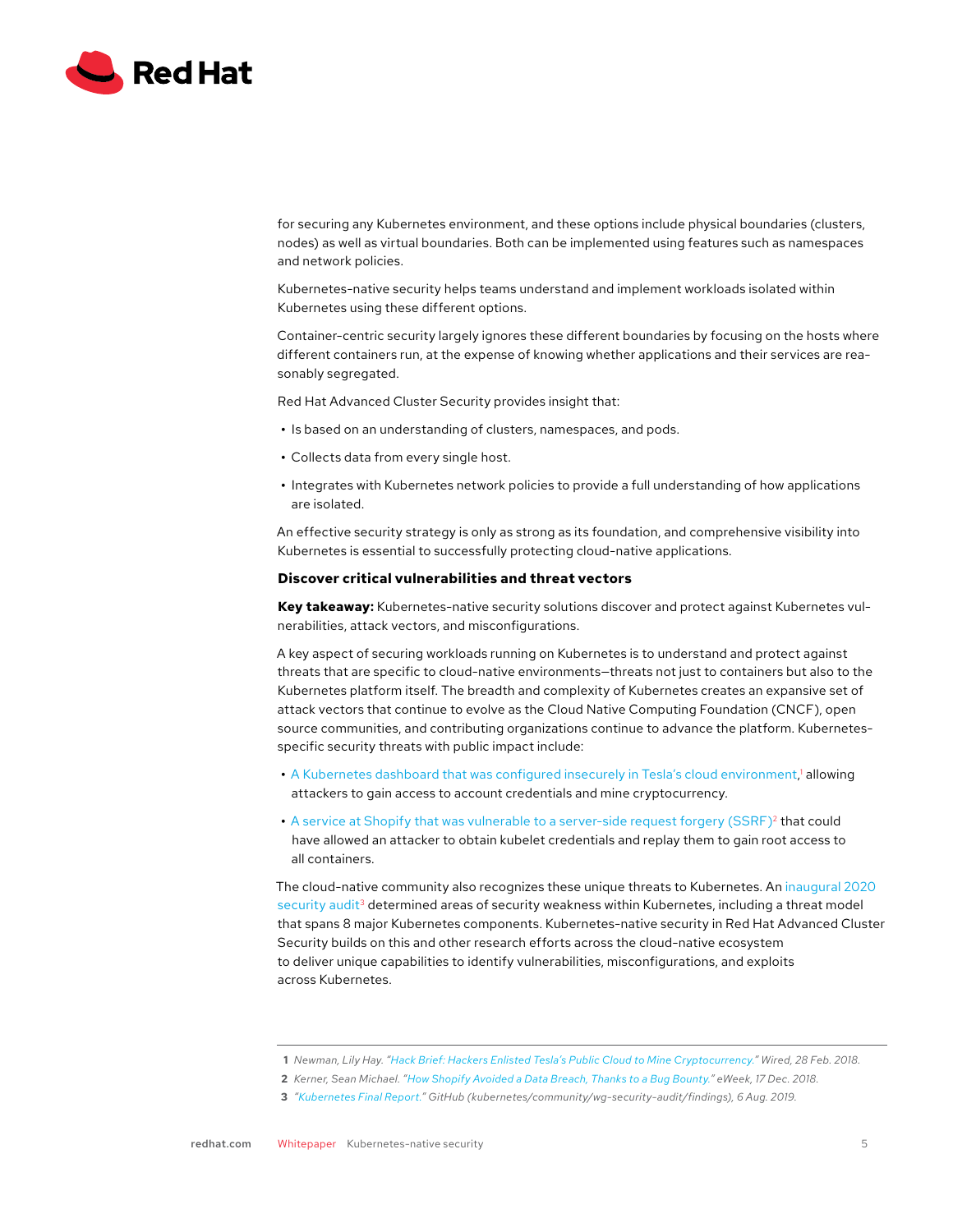

## **Detect Kubernetes-specific vulnerabilities**

Among the many components that comprise Kubernetes, the API server is arguably the most critical one that must be guarded, given its principal role in orchestrating and managing containerized applications. One example of a critical vulnerability that impacts the Kubernetes API server is [CVE-](https://access.redhat.com/security/cve/CVE-2018-1002100)[2018- 1002100,](https://access.redhat.com/security/cve/CVE-2018-1002100) which would allow a bad actor to compromise an entire cluster while making authorized requests, making it even more difficult to identify. Until its discovery more than 3 years after the initial release of Kubernetes, the vulnerability had existed in every version.

Kubernetes-native security automatically discovers known Kubernetes vulnerabilities, so cluster administrators and operators can address some of the largest risks to their environments.

In contrast, container-centric solutions focus only on vulnerabilities in container images. And while containers with fewer vulnerabilities may be more secure, vulnerable Kubernetes infrastructure could leave them susceptible to compromise. Red Hat Advanced Cluster Security proactively identifies clusters with the most Kubernetes vulnerabilities and allows users to specify policies based on individual vulnerabilities.

## **Detect Kubernetes-specific misconfigurations**

In addition to vulnerabilities, misconfigurations of core Kubernetes controls can give rise to exploits and exposure of sensitive application data, especially when the misconfiguration can be automatically propagated across clusters. These misconfigurations can stem from either user error or lack of familiarity with Kubernetes. Examples of key misconfigurations include giving an unqualified user or service account full cluster administrative permissions using role-based access controls (RBAC), or unnecessarily exposing Kubernetes secrets by giving deployments the ability to pull secrets even when they are not required.

Red Hat Advanced Cluster Security integrates with these controls to quickly alert organizations when misconfigurations occur, helping them to achieve better configuration management overall.

Container-centric solutions focus on problematic configurations of the container runtime or individual containers, resulting in incomplete protections that can be circumvented. Even if a misconfiguration for a given container is addressed, a misconfiguration in Kubernetes could allow an attacker to compromise the node where that container is running. In this example, the container is still compromised, even though the container itself was configured correctly.

Red Hat Advanced Cluster Security addresses this shortcoming by looking for misconfigurations in both Kubernetes and containers.

#### **Protect ingress and egress network communications**

Kubernetes also incorporates extensible networking options, including how pods communicate with each other using network policy specifications. However, these settings have security implications that can be easily overlooked. For example, if no Kubernetes network policies are applied to a given pod, then all network traffic (ingress and egress) is allowed. By default, Kubernetes applies no network policies.

The Kubernetes-native security approach instantly understands network topology based on how network policies are configured, often by DevOps and operations teams.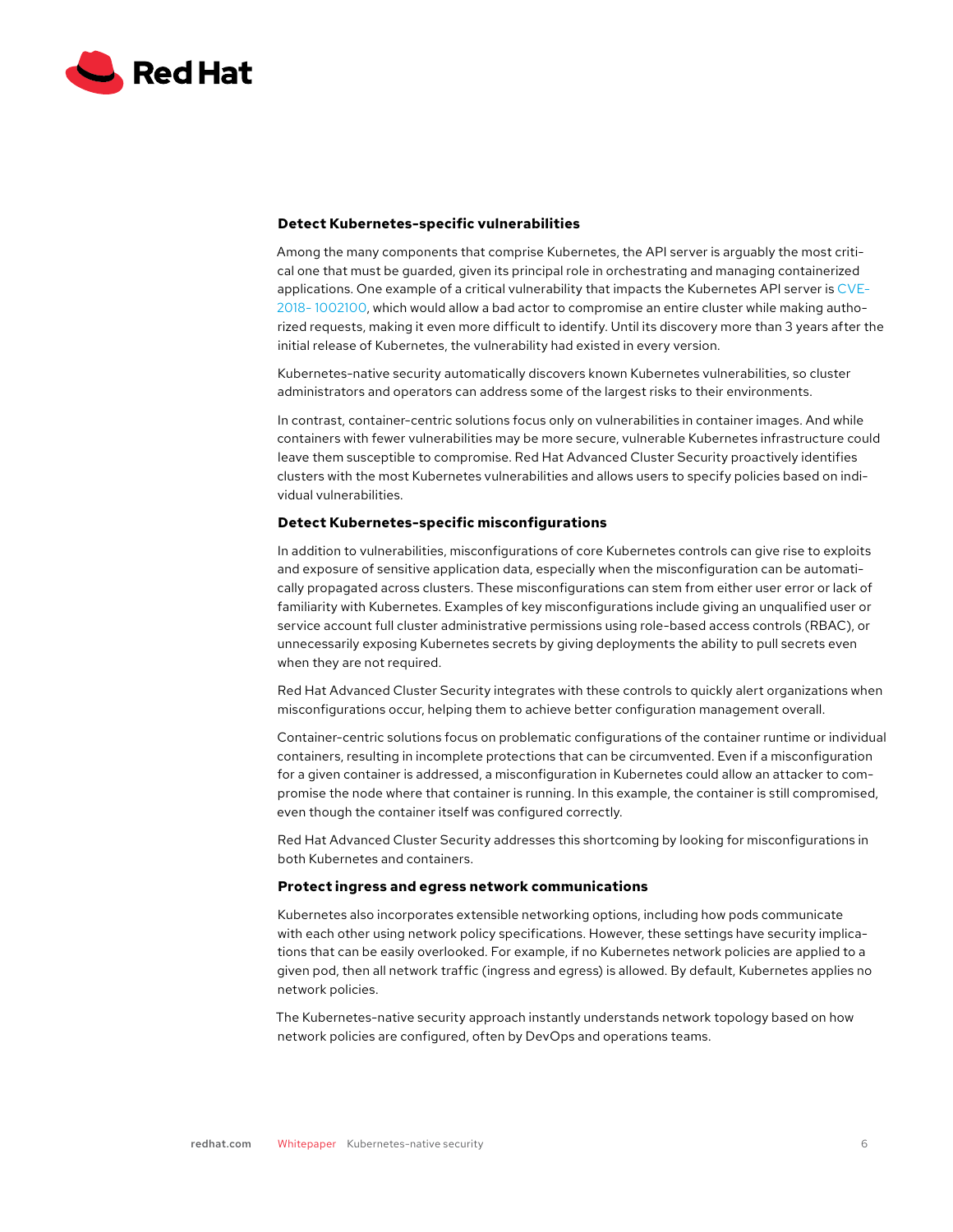

Container-centric solutions understand how network traffic is configured based on rules within their own proprietary interfaces, outside of Kubernetes. Red Hat Advanced Cluster Security ensures consistent, open, standardized network traffic rules are maintained within Kubernetes itself.

Successfully protecting containerized applications must start with securing the container infrastructure they run on. This step requires understanding critical vulnerabilities, threat vectors, and misconfigurations specific to Kubernetes, which can be achieved only with a Kubernetes-native security solution.

# **Reduce time and cost with Kubernetes-native security**

One of the most significant advantages of Kubernetes is that it provides a unified platform for provisioning and operating infrastructure services, whether in the cloud or on-premise. This eliminates operational complexity and inconsistency and streamlines workflows across developers, operations, and security teams to save time and reduce cost. Organizations should look to secure their Kubernetes environments in a similar manner, and choose solutions that reduce the effort required.

Key questions you should ask when evaluating security solutions include:

- **•** Does the solution shorten the learning curve for security and DevOps teams?
- **•** Can the solution help teams accelerate incident analysis, investigation, and remediation?
- **•** Does the solution provide automation and relevant data collection?
- A Kubernetes-native architecture satisfies these needs in several critical ways.

## **An easier learning curve for teams**

**Key takeaway:** Kubernetes-native security solutions simplify Kubernetes security by integrating with open, standard abstractions and tooling already used by DevOps teams.

Complexity is the enemy of security. Kubernetes, with its multiple components and associated tooling, requires teams to learn new skills and adopt new workflows across development and operations. The last thing they need is additional complexity from a security solution that is completely separate from these new investments in toolchains and processes.

#### **Use a single, familiar framework**

A Kubernetes-native architecture minimizes the number of new interfaces, configurations, and resource models that users must learn to secure their cloud-native workloads. To build and ship containerized applications, developers and operators already use standardized abstractions such as Kubernetes manifests. Security functions in Red Hat Advanced Cluster Security are based on these same abstractions, so development, operations, and security teams use a single framework to build, ship, and run applications.

For example, Red Hat Advanced Cluster Security users can view the metadata of Kubernetes manifest files to discover valuable security-relevant context for an entire application and its intended function. Container-centric solutions, by comparison, focus on Dockerfiles, which only include the commands that can be called to build an image.

Red Hat Advanced Cluster Security also takes advantage of standardized package management tools, deploying them the same way as other containerized applications. For example, Red Hat Advanced Cluster Security is deployed using Helm charts, whereas container-centric solutions may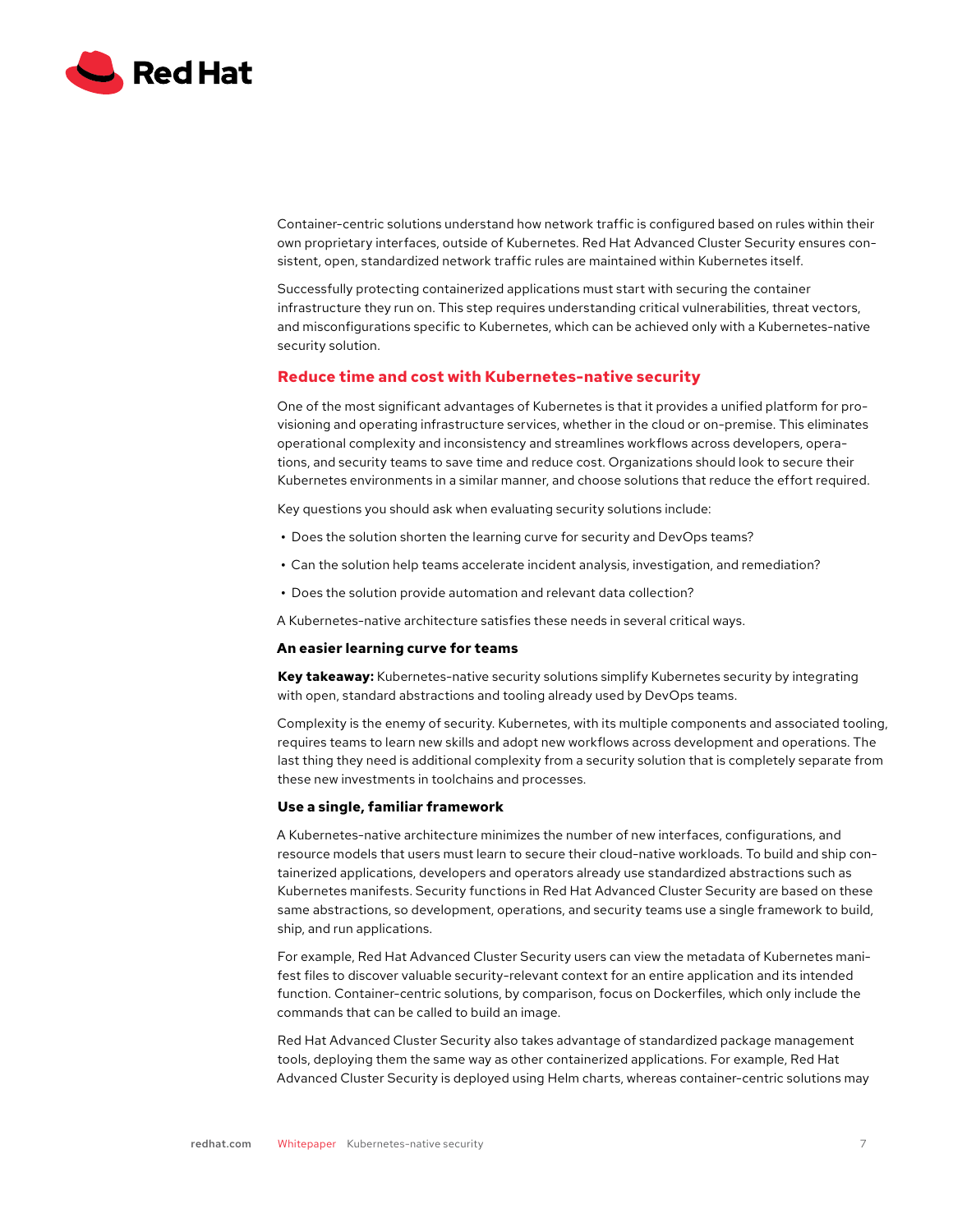

rely on package management options that are not necessarily Kubernetes-friendly. Basing security on open, standard abstractions and packaging helps eliminate misalignment between security teams and other stakeholders, ultimately streamlining collaboration and saving valuable time.

## **Leverage** *configure once, use everywhere* **model to easily** *shift left*

Kubernetes-native security also reduces the effort required to implement secure configurations by using Kubernetes to orchestrate declarative configurations across the environment in a *configure once, use everywhere* model. Using this approach, organizations can easily automate hundreds of checks for security best practices and policies.

With Red Hat Advanced Cluster Security, users can propagate a single configuration, such as a network policy, across all pods in a deployment rather than configuring system-level controls on every host in a cluster, as is required by some container-centric solutions. Container-centric solutions do not take full advantage of the scalability and resiliency that is inherent in Kubernetes; Red Hat Advanced Cluster Security applies these attributes of native Kubernetes controls to an organization's advantage.

The security of containerized applications is impacted by controls implemented along the software supply chain, before those containers are actually running. This approach presents an opportunity for developers and DevOps teams to use their existing knowledge of Kubernetes to help an organization *shift left* and adopt a mindset of security as code. This is a concept many teams are familiar with, as it is similar to their successful infrastructure as code methodologies today.

Kubernetes-native security complements these existing initiatives by integrating functionality such as deploy-time policy enforcement using the dynamic admission control built into Kubernetes. Container-centric solutions use proprietary architectures to enforce policies at the time of deployment, missing the opportunity for developers and DevOps to interweave security more deeply with Kubernetes-related toolchains.

By aligning security with the abstractions and toolchains developers and DevOps teams are already familiar with, Red Hat Advanced Cluster Security helps organizations save time and reduce cost when executing cloud-native security strategies.

# **Faster analysis and remediation**

**Key takeaway:** Kubernetes-native security solutions streamline investigation, incident response, and risk assessment by capturing rich context directly from Kubernetes.

Today's security teams have to do too much work to get the answers they need. They operate a complex patchwork of tools, relying on manual workflows and custom integrations to tie them together. This often means sifting through an endless stream of alerts; containers can make their job even harder. Security operators face substantial challenges protecting cloud-native environments, including:

- **•** Incidents and their new, nonlinear threat patterns (indicators of attack and compromise) are scattered across application components and distributed environments, because containers are dynamically orchestrated across machines.
- **•** Existing tools and workflows cannot keep up with the high volumes of data produced by large numbers of containers.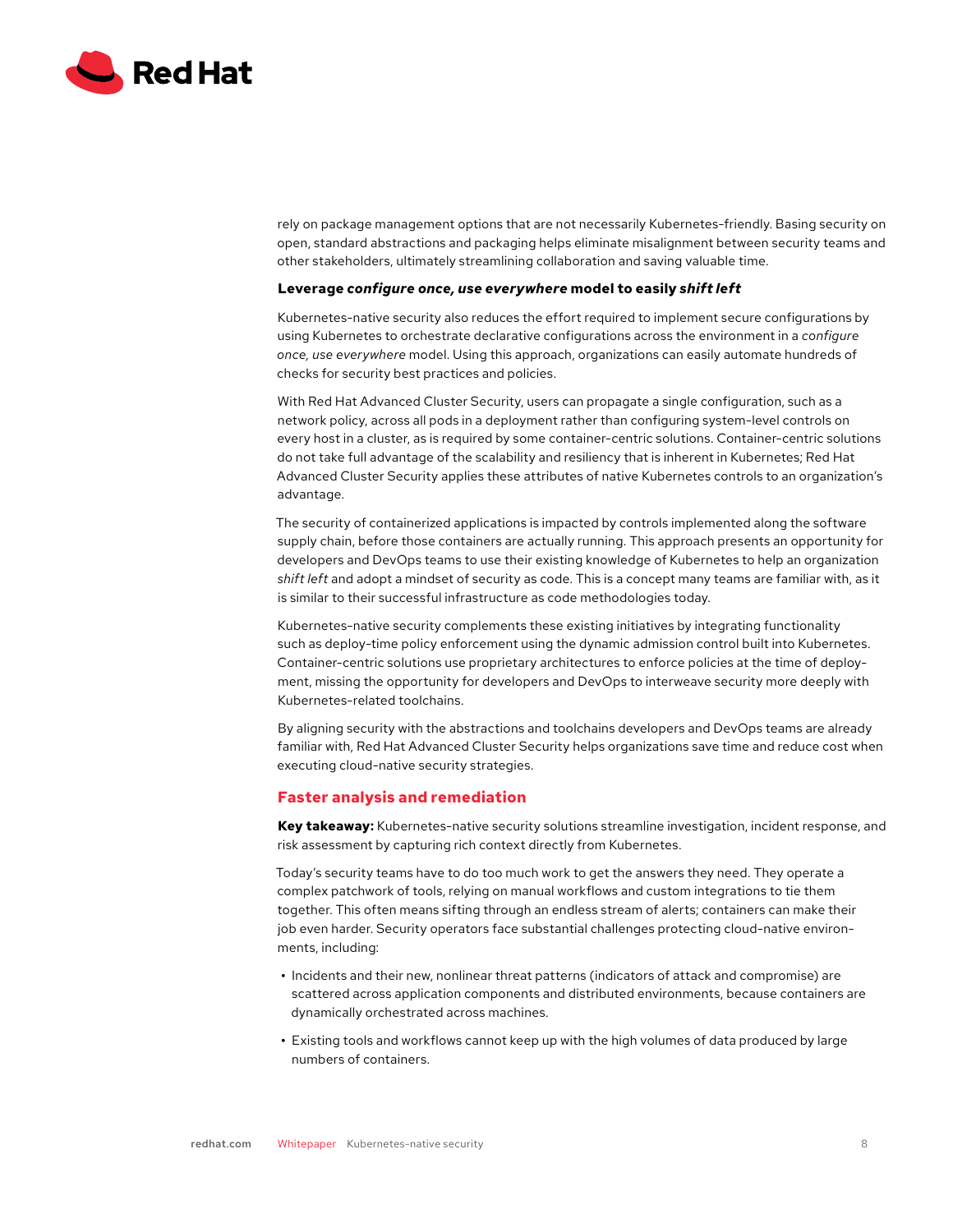

**•** Many traditional approaches to incident response, which rely on the preservation of stateful data in order to study an attack and learn the attacker's techniques and craft, are ineffective because of the ephemeral nature of containers.

# **Detect threats more accurately**

The detailed context Kubernetes-native security provides can speed investigations of security incidents and the subsequent remediation of their underlying issues. Containerized applications, especially those using microservices architectures, allow higher fidelity threat detection because it's easier to observe and identify anomalies in smaller components with predictable activity. Combining this knowledge with additional context from Kubernetes makes it far easier to detect actual threats versus false positives.

Context from Kubernetes includes deployment-wide information about:

- **•** What process will execute.
- **•** If any resource limits exist to prevent containers from impacting their neighbors.
- **•** Which privileges and capabilities are granted to individual containers.
- **•** If the container root file system will be writable.
- **•** What block devices, configurations, or secrets are present.

It also includes valuable metadata: Labels help establish what an application is, while annotations add descriptions about the application.

Red Hat Advanced Cluster Security uses this context to align relevant data across workloads—information about container images and system-level activity from individual containers at runtime—with configuration data from Kubernetes. The security of Kubernetes impacts the security of individual containers and vice versa.

By capturing data about individual containers and how they relate to each other, Red Hat Advanced Cluster Security hones in on security issues distributed across large-scale environments. Containercentric solutions miss capturing this Kubernetes metadata, leaving security operators with only a partial understanding of the incident's root cause.

A Kubernetes-native solution integrates disparate data across containers, Kubernetes, and the application life cycle from the time images are built to when containers run. With this information, teams are able to analyze how runtime activity compares to what containers were declaratively configured to do based on Kubernetes settings. As a result, Red Hat Advanced Cluster Security can more accurately detect anomalous and suspicious runtime activity, while avoiding false positives and reducing alert fatigue.

Container-centric solutions, in contrast, base their threat detection on observed information from running containers only, which results in a stream of alerts that security operators must handle. By automatically collating threat-related information across the life cycle as well as across containers and Kubernetes, Red Hat Advanced Cluster Security eliminates silos of information that security operators have to piece together manually.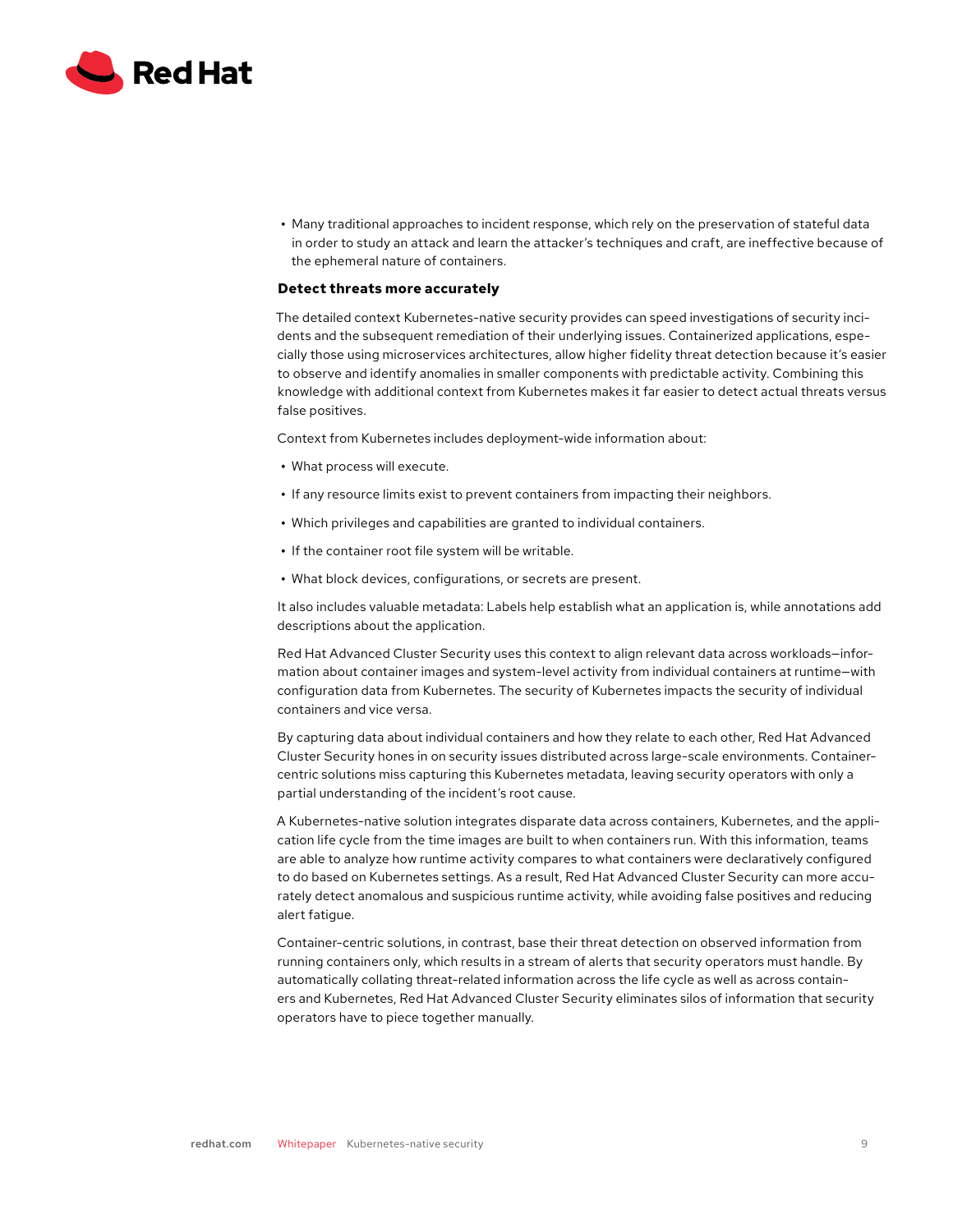

### **Implement risk-based security prioritization**

Kubernetes-native security also correlates information about vulnerabilities with an understanding of configurations and observations of runtime activity to assess the likelihood that particular vulnerabilities can be exploited.

For example, exploiting a vulnerability that requires certain privileges depends on whether those privileges exist for containers in a given deployment. Similarly, a vulnerability exploited by writing to a container's filesystem may not be worrisome if the filesystem is read-only. And a high level of network access might be configured for a certain deployment, because it is in a nonproduction lab cluster or an external web application.

Red Hat Advanced Cluster Security determines a level of risk associated with each deployment within the environment and ranks them for security operators. Container-centric solutions primarily assess risk based on image vulnerabilities and standardized measures like the Common Vulnerability Scoring System (CVSS), making any type of risk scoring ineffective. A holistic understanding of risk is achievable only with full insight into Kubernetes.

Incident analysis and response is only as effective as the data a security solution captures and presents for investigation. With finite time and resources, security operators need the faster analysis and remediation of Kubernetes-native security.

## **Minimize operational risk with Kubernetes-native security**

Kubernetes is a robust, scalable platform that runs nearly any application, including critical workloads. Kubernetes development focuses on features that bring operational resilience, including:

- **•** Self healing, including the ability to handle container restarts.
- **•** Rescheduling.
- **•** Killing containers when they fail health checks.

Kubernetes is also highly scalable, applying the same principles that Google uses to run billions of containers every week. Kubernetes infrastructure meets demanding operational requirements for availability (uptime), reliability (mean time between failures), latency, and other critical metrics with direct business impact. And Kubernetes does this without increasing operational risk to applications, infrastructure, or the business.

Some security tools provide active security enforcement that can directly impact an environment by killing containers or processes (or preventing them from launching), blocking network traffic, or restricting system calls that an application can make. These tools increase the risk to the business for 2 primary reasons:

- **1.** Actions taken in error can result in an application outage.
- **2.** Tools become additional dependencies that operations teams must worry about. If they fail closed they can significantly disrupt operations, and if they fail open, the organization is unprotected.

A security tool must mitigate against these risks.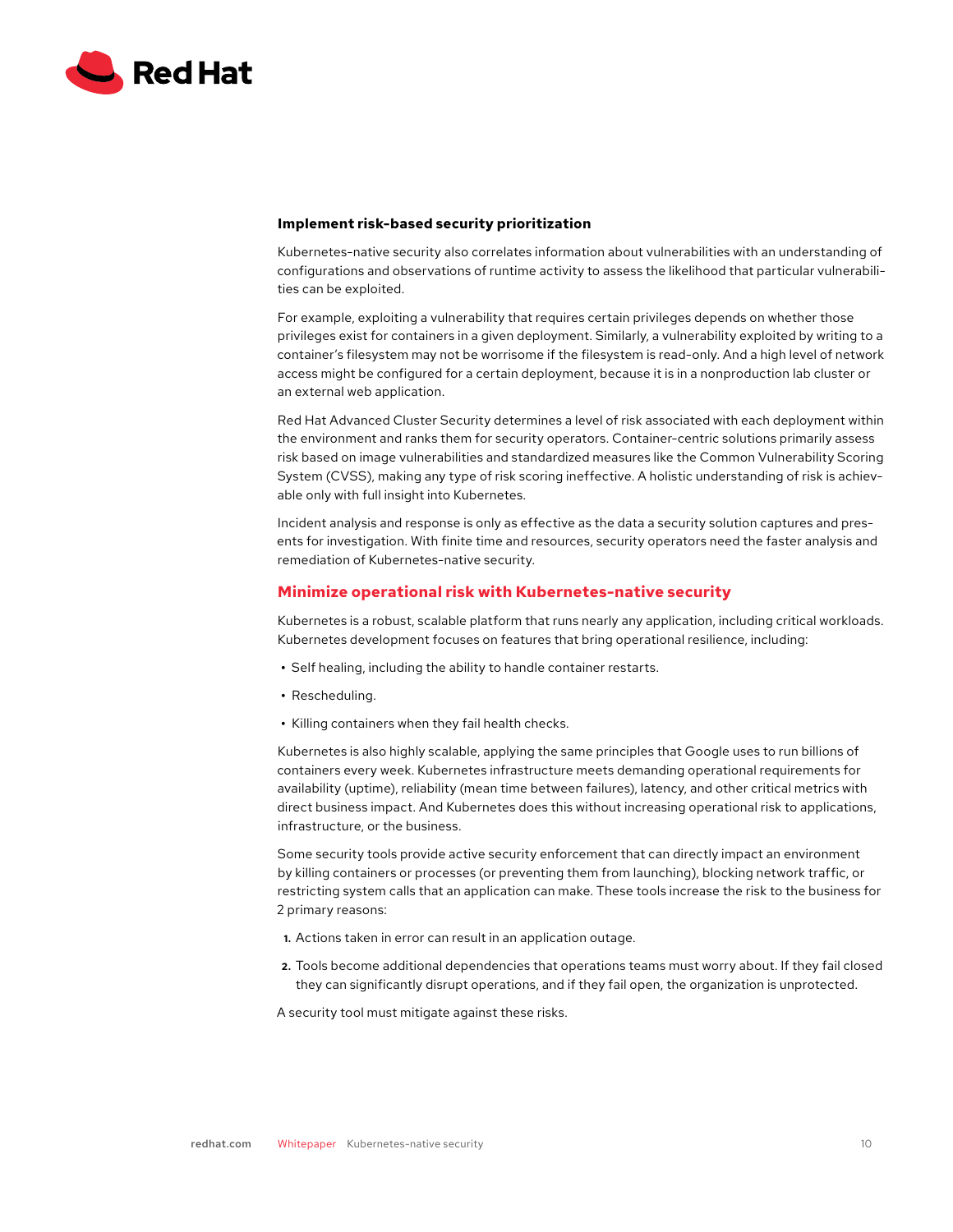

# **Scalable enforcement**

**Key takeaway:** Kubernetes-native security enables highly scalable security enforcement, while minimizing potential disruption to critical applications, using native Kubernetes security controls.

Using the orchestrator to carry out security enforcement functions minimizes the operational risk and provides greater scalability in Kubernetes environments. This approach was not possible when infrastructure platforms lacked native security capabilities. Today, Kubernetes includes:

- **•** Network policies for network segmentation.
- **•** Admission controllers for intercepting requests to the Kubernetes API server.
- **•** Secrets for storing sensitive credentials.
- **•** Role-based access control for granting authorization to users and services accounts.
- **•** Many other capabilities.

This architectural approach eliminates additional security tooling for certain enforcement functions.

In contrast, container-centric solutions pose several operational risks to an organization. For example, container-centric security solutions often have to use an in-line proxy to restrict network traffic between containers. Or they may take more intrusive measures, such as overwriting IP rules for firewalling.

Similarly, to prevent containers from deploying with critical vulnerabilities or when they contain packages that are not allowed, a container-centric solution might rely on a shim to intercept and override requests to the container engine. This introduces single points of failure throughout an environment if an in-line proxy or container engine shim fails, then applications may also fail.

Red Hat Advanced Cluster Security stores policies for network segmentation, admission control, and other security functions in Kubernetes itself, which removes operational dependencies. If Red Hat Advanced Cluster Security becomes unavailable for some reason, security policies continue to be enforced. The same cannot be said for container-centric solutions.

Container-centric solutions also introduce scalability problems because, in some cases, separate enforcement components must run on every host within a cluster. This approach incurs performance overhead, impacts resource availability for application containers, and requires additional attention from operations teams, increasing an organization's overall operational burden.

With Red Hat Advanced Cluster Security, the orchestrator is the key security enforcement point, using the inherent capabilities of Kubernetes to deliver highly scalable and reliable enforcement. Cluster administrators and infrastructure teams can focus on Kubernetes operations without the distraction of third-party components. And organizations gain new security controls with the robustness and scale of the Kubernetes system, backed by an ecosystem of hundreds of companies and a community of thousands of developers.

A Kubernetes-native security solution is also agnostic to community-driven architectures. One example is the Container Network Interface (CNI), a standard networking interface specification. Red Hat Advanced Cluster Security's network segmentation capabilities operate consistently with any CNI plugin.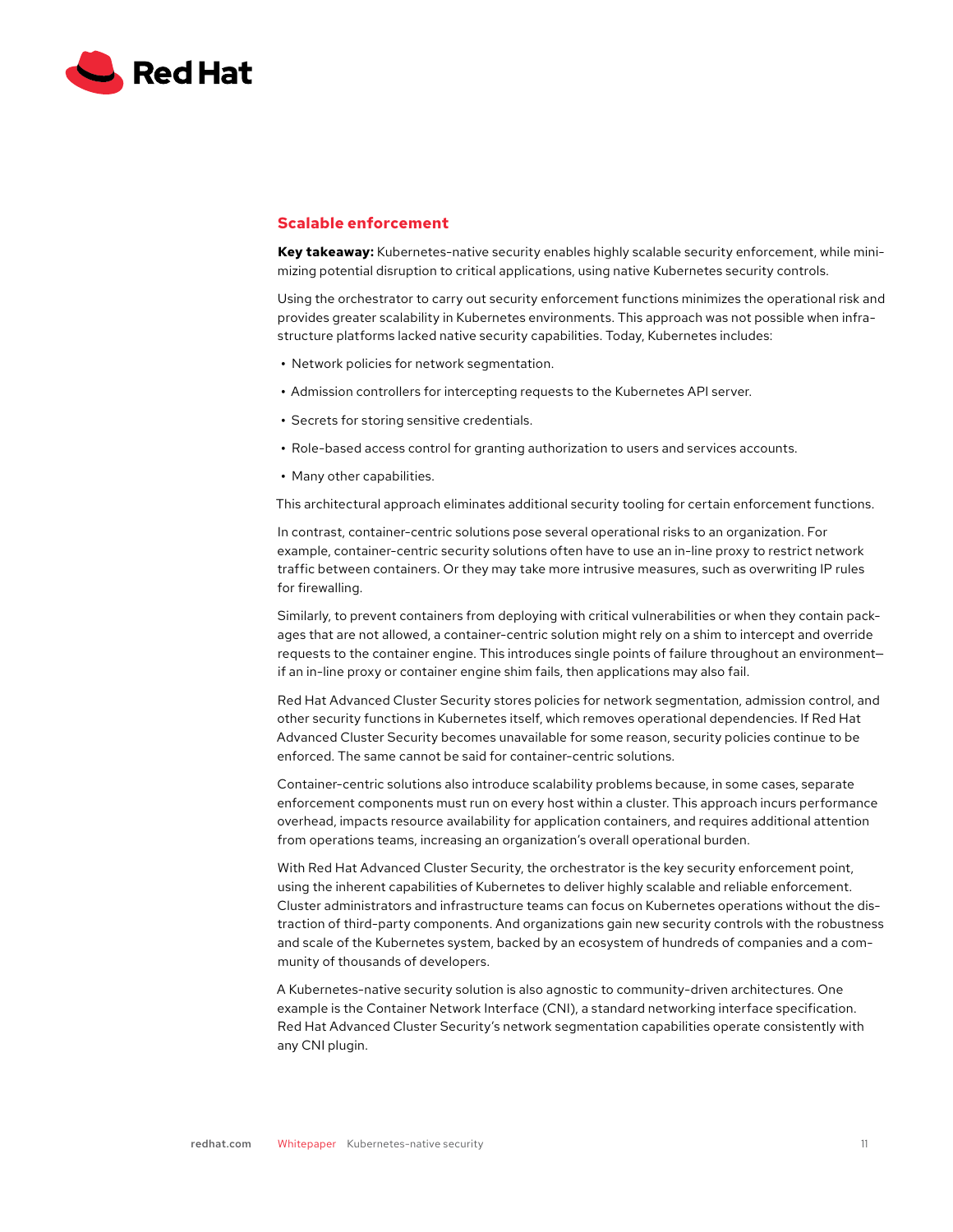

Container-centric solutions may be dependent on or incompatible with certain plugins, complicating the operational issues an organization must address. The Red Hat Advanced Cluster Security controls do not have dependencies on specific tools or plugins, allowing DevOps and operations teams to use the ones that meet their needs.

# **Eliminate operational conflict**

**Key takeaway:** Kubernetes-native security helps reduce operational issues that stem from inconsistent configuration, lack of coordination, and user error.

To minimize operational risk, organizations must also avoid inconsistent security configurations that can lead to unpredictable application behavior and complexity that contributes to user errors. A Kubernetes-native architecture reduces the likelihood of these types of operational issues.

Security and DevOps teams that implement different tools, controls, and policies can create inconsistency in their security configurations. Inconsistency can also arise from conflict between configurations at different layers of the infrastructure stack. For example, settings may be configured at the container level that conflict with those specified at the Kubernetes level.

Kubernetes-native security allows development, operations, and security teams to view and manage policies and enforcement in a centralized way within Kubernetes itself. With Red Hat Advanced Cluster Security, network segmentation policies and admission control policies persist in Kubernetes for easy reference.

Container-centric solutions force users to implement controls using different tools, resulting in a lack of organizational coordination. For example, a DevOps user may be using Kubernetes network policies to restrict allowed network traffic to an application, while a security user would use a proprietary firewall. This can result in conflicting configurations and gaps in protection.

Similarly, inconsistencies in Kubernetes- and container-level configurations can unexpectedly impact running applications. For example, container-centric solutions can restrict what operating system calls a particular container can make, even if no similar restrictions are configured within Kubernetes using pod security policies. As a result, someone looking at Kubernetes may not understand what is causing an operational issue because the relevant configuration is specified at a different layer.

And in cases where restrictions conflict, traffic may not be allowed or restricted as intended. For example, a Kubernetes network policy allows traffic between container A and container B, but a container-centric in-line proxy restricts traffic between those containers. The result is operational confusion.

Kubernetes-native security treats Kubernetes as a source of truth for security functions and lessens the amount of context switching required from operations and site reliability engineering (SRE) teams. Security issues are immediately mapped to the Kubernetes objects and resources—things these teams already work with daily to ensure the availability and reliability of Kubernetes itself.

This approach reduces the operational complexity that contributes to user errors that negatively impact Kubernetes environments. Container-centric solutions require operations and SRE personnel to manually correlate security issues between vendor-specific information and the data within Kubernetes. Red Hat Advanced Cluster Security enables users to view its information in a format that is already aligned with what Kubernetes presents, making it faster and simpler for cluster operators to pinpoint issues and solve them using chosen toolchains and workflows.